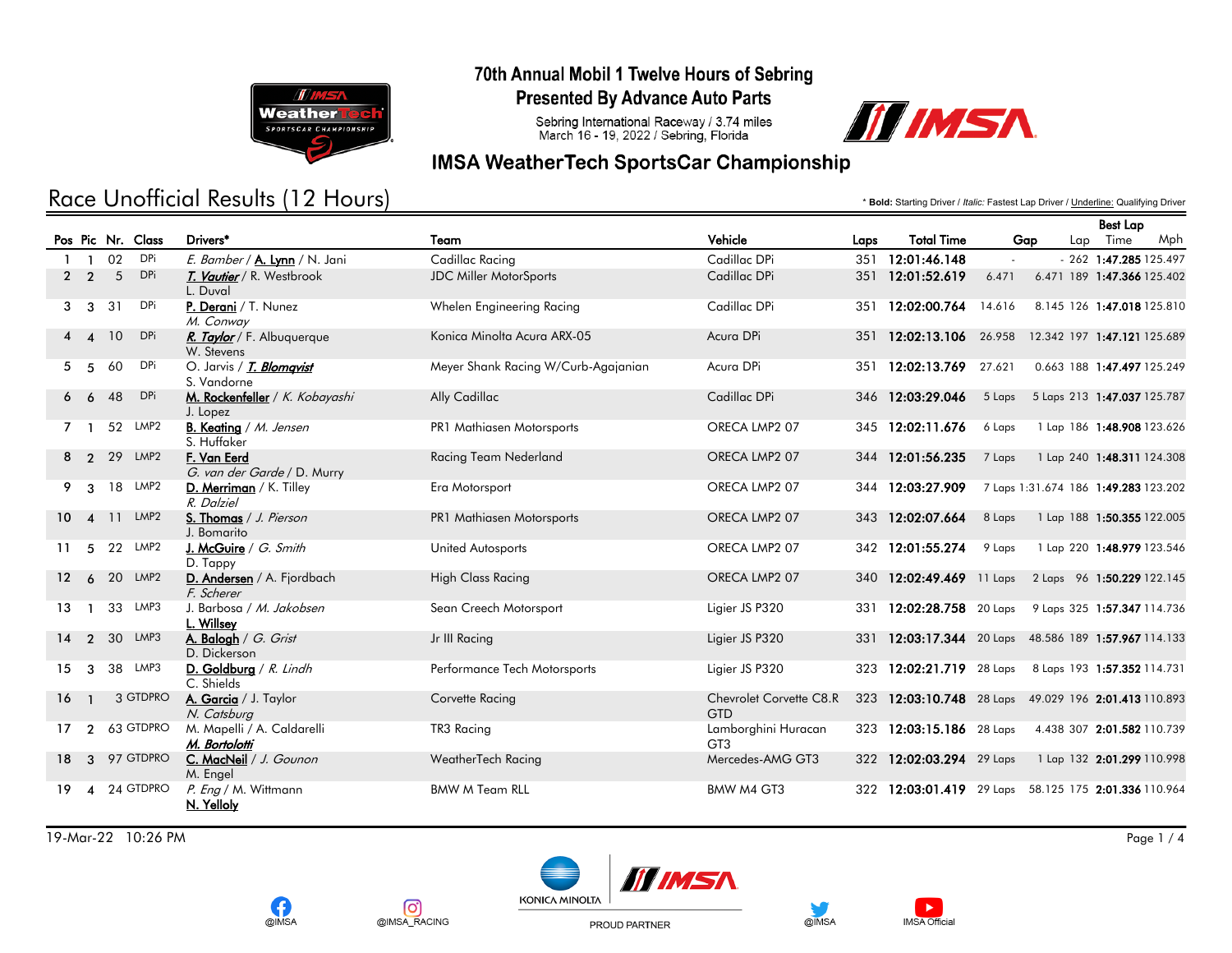

# Race Unofficial Results (12 Hours)

70th Annual Mobil 1 Twelve Hours of Sebring

**Presented By Advance Auto Parts** 

Sebring International Raceway / 3.74 miles<br>March 16 - 19, 2022 / Sebring, Florida



### **IMSA WeatherTech SportsCar Championship**

\* **Bold:** Starting Driver / *Italic:* Fastest Lap Driver / Underline: Qualifying Driver

|                 |                        |    |                   |                                                  |                                  |                                         |      |                                   |             |     | <b>Best Lap</b>                                      |
|-----------------|------------------------|----|-------------------|--------------------------------------------------|----------------------------------|-----------------------------------------|------|-----------------------------------|-------------|-----|------------------------------------------------------|
|                 |                        |    | Pos Pic Nr. Class | Drivers*                                         | Team                             | Vehicle                                 | Laps | <b>Total Time</b>                 |             | Gap | Lap Time<br>Mph                                      |
| 20              | $-5$                   |    | 9 GTDPRO          | M. Campbell / M. Jaminet<br>F. Nasr              | <b>Pfaff Motorsports</b>         | Porsche 911 GT3R                        |      | 322 12:03:14.579 29 Laps 13.160   |             |     | 4 2:02.473 109.934                                   |
| 21              | 6                      |    | 79 GTDPRO         | C. MacNeil / J. Andlauer<br>A. Picariello        | WeatherTech Racing               | Porsche 911 GT3R                        |      |                                   |             |     | 322 12:03:27.370 29 Laps 12.791 176 2:02.299 110.090 |
| $22 \,$         | $\mathbf{1}$           |    | 47 GTD            | R. Lacorte / G. Sernagiotto<br>A. Fuoco          | Cetilar Racing                   | Ferrari 488 GT3                         | 321  | 12:02:03.776 30 Laps              |             |     | 1 Lap 61 2:01.213 111.076                            |
| 23              | $\overline{2}$         | 32 | <b>GTD</b>        | M. Skeen / S. McAleer<br>D. Juncadella           | Gilbert Korthoff Motorsports     | Mercedes-AMG GT3                        | 321  |                                   |             |     | 12:02:53.124 30 Laps 49.348 132 2:01.682 110.648     |
| 24              | $\mathbf{3}$           | 21 | <b>GTD</b>        | S. Mann / L. Perez Companc<br>T. Vilander        | AF CORSE                         | Ferrari 488 GT3                         | 321  |                                   |             |     | 12:03:03.964 30 Laps 10.840 132 2:01.685 110.646     |
| 25              | $\boldsymbol{\Lambda}$ | 96 | <b>GTD</b>        | R. Foley / B. Auberlen<br>M. Dinan               | <b>Turner Motorsport</b>         | BMW M4 GT3                              | 321  | 12:03:39.495 30 Laps 35.531       |             |     | 89 2:01.542 110.776                                  |
| 26              | $\overline{7}$         |    | 14 GTDPRO         | J. Hawksworth / B. Barnicoat<br>A. Telitz        | VasserSullivan                   | Lexus RC F GT3                          |      | 320 11:57:54.330                  | Not Running |     | 133 2:01.505 110.809                                 |
| 27              | 8                      |    | 93 GTDPRO         | A. Harrison / K. Marcelli<br>T. Long             | Racers Edge Motorsports with WTR | Acura NSX GT3                           |      | 320 12:02:52.784 31 Laps 4:58.454 |             |     | 7 2:02.472 109.935                                   |
| 28              | 5 <sup>5</sup>         | 70 | <b>GTD</b>        | <b>B.</b> Iribe / O. Millroy<br>J. Pepper        | inception racing                 | McLaren 720S GT3                        |      | 320 12:02:58.896 31 Laps          |             |     | 6.112 174 2:01.788 110.552                           |
| 29              | 6                      | 44 | <b>GTD</b>        | <b>J. Potter</b> / A. Lally<br>S. Pumpelly       | Magnus Racing                    | Aston Martin Vantage<br>GT <sub>3</sub> |      | 319 12:02:55.477 32 Laps          |             |     | 1 Lap 173 2:02.566 109.850                           |
| 30              | $\boldsymbol{\Lambda}$ |    | 13 LMP3           | O. Fidani / K. Wittmer<br>L. Kern                | <b>AWA</b>                       | Duqueine D08                            | 319  | 12:03:00.500 32 Laps              |             |     | 5.023 92 1:58.970 113.171                            |
| 31              | 9                      |    | 62 GTDPRO         | D. Serra / D. Rigon<br>E. Cheever                | Risi Competizione                | Ferrari 488 GT3                         |      | 318 12:02:17.049 33 Laps          |             |     | 1 Lap 126 2:01.399 110.906                           |
| 32 <sup>2</sup> | $\overline{7}$         |    | 12 GTD            | F. Montecalvo / S. Andrews<br>R. Heistand        | VasserSullivan                   | Lexus RC F GT3                          | 318  | $12:02:22.583$ 33 Laps            |             |     | 5.534 220 2:02.518 109.893                           |
| 33              | 8                      | 99 | <b>GTD</b>        | R. Ferriol / $K.$ Legge<br>S. Wilson             | Team Hardpoint                   | Porsche 911 GT3R                        |      |                                   |             |     | 318 12:02:53.536 33 Laps 30.953 135 2:03.603 108.929 |
| 34              | 5                      | 54 | LMP3              | J. Bennett / C. Braun<br>G. Kurtz                | <b>CORE Autosport</b>            | Ligier JS P320                          | 308  |                                   |             |     | 12:02:04.503 43 Laps 10 Laps 76 1:57.760 114.333     |
| 35              | $\overline{7}$         | 01 | <b>DPi</b>        | R. van der Zande / S. Bourdais<br>R. Hunter-Reay | Cadillac Racing                  | Cadillac DPi                            | 307  | 12:02:10.727 44 Laps              |             |     | 1 Lap 216 1:47.629 125.096                           |
| 36              | 9                      | 28 | <b>GTD</b>        | M. de Quesada / D. Morad<br>M. Goetz             | Alegra Motorsports               | Mercedes-AMG GT3                        | 306  | 12:02:16.575 45 Laps              |             |     | 1 Lap 118 2:01.856 110.490                           |
| 37, 10          |                        | 16 | <b>GTD</b>        | R. Hardwick / Z. Robichon<br>J. Heylen           | Wright Motorsports               | Porsche 911 GT3R                        | 305  | $12:02:07.805$ 46 Laps            |             |     | 1 Lap 177 2:02.253 110.132                           |









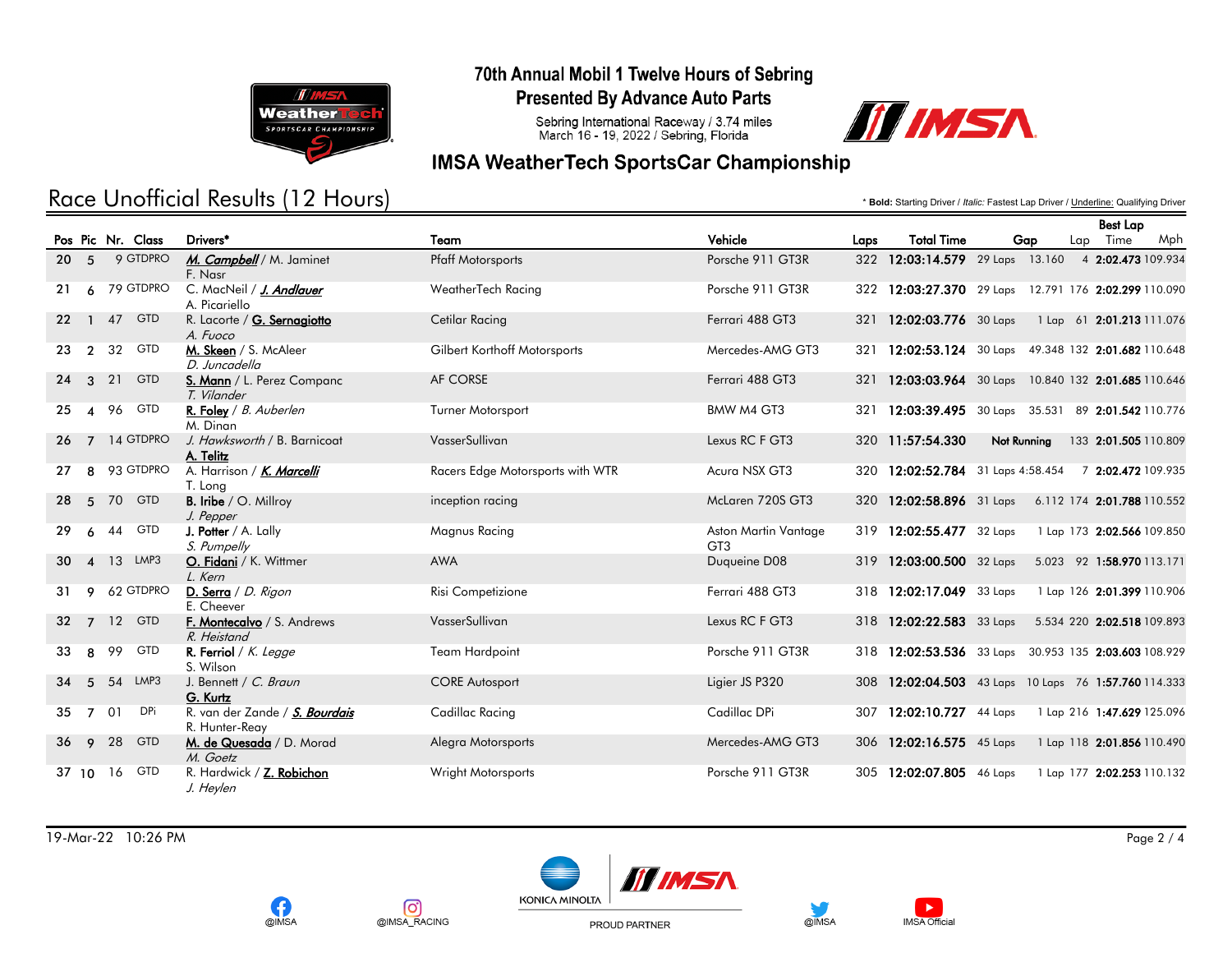

# Race Unofficial Results (12 Hours)

70th Annual Mobil 1 Twelve Hours of Sebring

**Presented By Advance Auto Parts** 

Sebring International Raceway / 3.74 miles<br>March 16 - 19, 2022 / Sebring, Florida



### **IMSA WeatherTech SportsCar Championship**

\* **Bold:** Starting Driver / *Italic:* Fastest Lap Driver / Underline: Qualifying Driver

Best Lap

|       |                |    |                   |                                                 |                               |                                         |      |                          |                                                   |     | <b>Best Lap</b>             |
|-------|----------------|----|-------------------|-------------------------------------------------|-------------------------------|-----------------------------------------|------|--------------------------|---------------------------------------------------|-----|-----------------------------|
|       |                |    | Pos Pic Nr. Class | Drivers*                                        | Team                          | Vehicle                                 | Laps | <b>Total Time</b>        | Gap                                               | Lap | Time<br>Mph                 |
|       |                |    | 38 11 66 GTD      | K. Simpson / T. Bechtolsheimer<br>M. Farnbacher | <b>Gradient Racing</b>        | Acura NSX GT3                           | 305  | 12:02:08.395             | 46 Laps                                           |     | 0.590 90 2:01.976 110.382   |
| 39 12 |                | 57 | <b>GTD</b>        | R. Ward / P. Ellis / M. Dienst                  | Winward Racing                | Mercedes-AMG GT3                        | 287  |                          | 12:02:31.324 64 Laps 18 Laps 70 2:01.841 110.504  |     |                             |
| 40 13 |                | 39 | <b>GTD</b>        | R. Megennis / $C.$ Lewis<br>J. Westphal         | CarBahn with Peregrine Racing | Lamborghini Huracan<br>GT <sub>3</sub>  | 287  | 12:03:33.051             | 64 Laps 1:01.727 208 2:02.723 109.710             |     |                             |
| 41 14 |                | 59 | <b>GTD</b>        | <b>J. Miller</b> / P. Gallagher<br>P. Holton    | <b>Crucial Motorsports</b>    | McLaren 720S GT3                        |      | 276 11:15:45.247         | Not Running                                       |     | 32 2:02.720 109.712         |
| 42    | 6              |    | 40 LMP3           | M. Hanratty / T. Archer<br>J. Vance             | FastMD Racing                 | Duqueine D08                            | 262  |                          | 12:01:53.094 89 Laps 14 Laps 11 2:00.434 111.795  |     |                             |
| 43 15 |                | 27 | <b>GTD</b>        | R. De Angelis / <b>I. James</b><br>T. Gamble    | Heart of Racing Team          | Aston Martin Vantage<br>GT <sub>3</sub> |      | 256 12:02:45.710 95 Laps |                                                   |     | 6 Laps 135 2:01.961 110.395 |
| 44 16 |                |    | <b>GTD</b>        | B. Sellers / M. Snow<br>E. Johansson            | Paul Miller Racing            | <b>BMW M4 GT3</b>                       | 256  |                          | 12:03:45.641 95 Laps 59.931 158 2:01.723 110.611  |     |                             |
| 45 10 |                |    | 25 GTDPRO         | C. De Phillippi / J. Edwards<br>A. Farfus       | <b>BMW M Team RLL</b>         | BMW M4 GT3                              | 246  |                          | 12:02:21.527 105 Laps 10 Laps 33 2:01.742 110.594 |     |                             |
| 46    | $\overline{7}$ |    | 74 LMP3           | G. Robinson / F. Fraga<br>K. van Berlo          | <b>Riley Motorsports</b>      | Ligier JS P320                          | 232  | 9:06:53.343              | <b>Not Running</b>                                |     | 94 1:57.805 114.290         |
| 47 11 |                |    | 23 GTDPRO         | R. Gunn / A. Riberas<br>M. Martin               | Heart of Racing Team          | Aston Martin Vantage<br>GT <sub>3</sub> |      | 230 11:21:54.594         | Not Running                                       |     | 18 2:02.312 110.078         |
| 48    | $\overline{7}$ |    | 8 LMP2            | J. Farano / L. Deletraz<br>R. Pinto de Andrade  | <b>Tower Motorsport</b>       | ORECA LMP2 07                           | 220  | 10:04:29.211             | Not Running                                       |     | 189 1:49.282 123.203        |
| 49    | 8              |    | 7 LMP3            | M. Kvamme / A. Mantella<br>M. Bell              | Forty7 Motorsports            | Duqueine D08                            | 204  | 9:08:03.784              | Not Running                                       |     | 48 1:58.004 114.097         |
| 50    | 9              | 6  | LMP3              | A. Udell / H. Gottsacker<br>U. de Wilde         | Muehlner Motorsports America  | Duqueine D08                            | 128  | 6:23:24.639              | Not Running                                       |     | 82 1:58.312 113.800         |
| 51 17 |                | 42 | <b>GTD</b>        | D. Yount / J. Conwright<br>M. Llarena           | NTE/SSR                       | Lamborghini Huracan<br>GT <sub>3</sub>  | 105  | 3:57:50.669              | Not Running                                       |     | 41 2:02.842 109.603         |
| 52    | 8              | 81 | LMP <sub>2</sub>  | H. Hedman / J. Montoya<br>S. Montoya            | DragonSpeed USA               | ORECA LMP2 07                           | 83   | 2:41:34.276              | Not Running                                       |     | 76 1:48.980 123.545         |
| 53 10 |                | 36 | LMP3              | J. Andretti / J. Burdon<br>G. Chaves            | Andretti Autosport            | Ligier JS P320                          |      | 11:18.877                | Not Running                                       |     |                             |